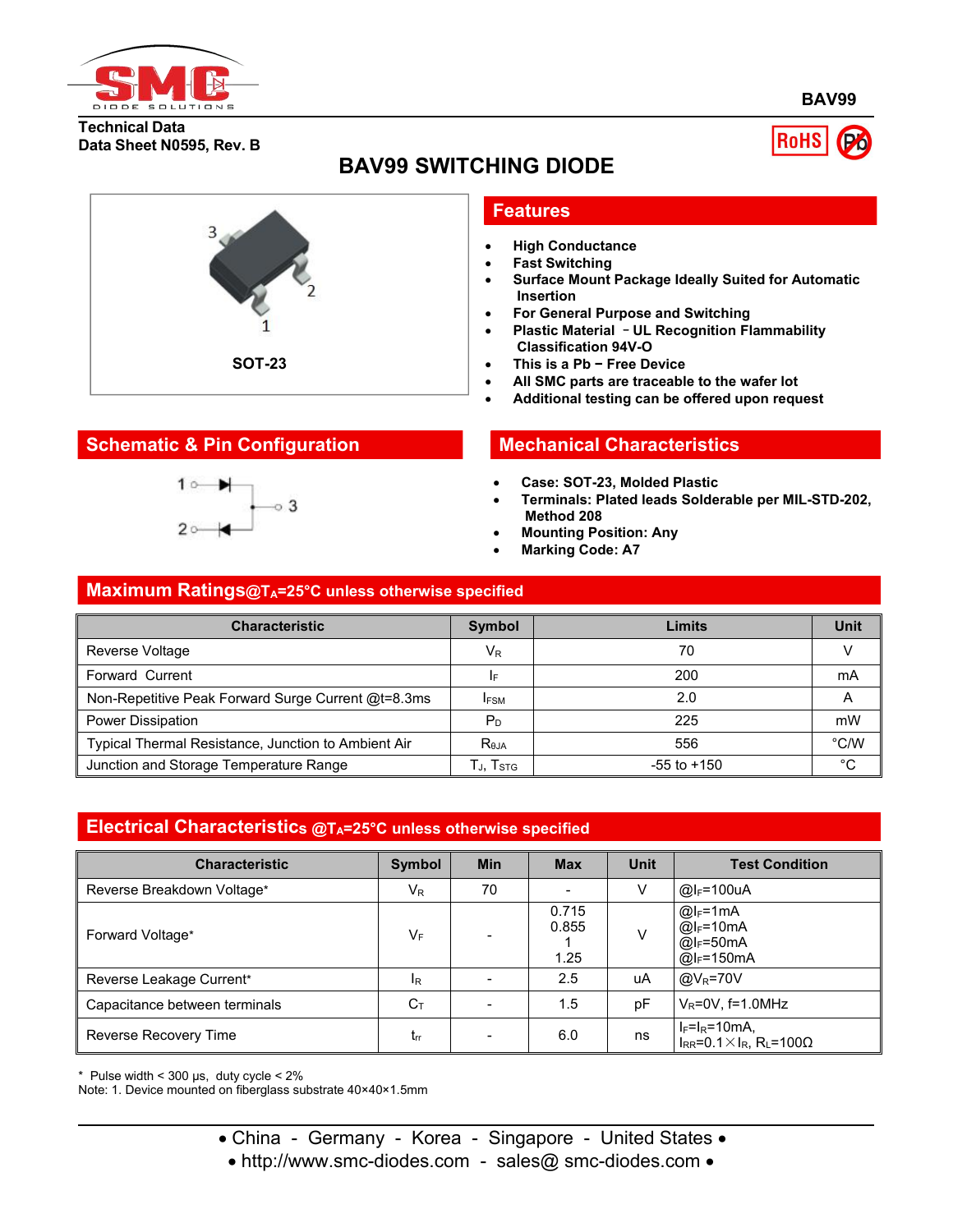

#### **Technical Data Data Sheet N0595, Rev. B**

## **Ratings and Characteristics Curves**



**BAV99**

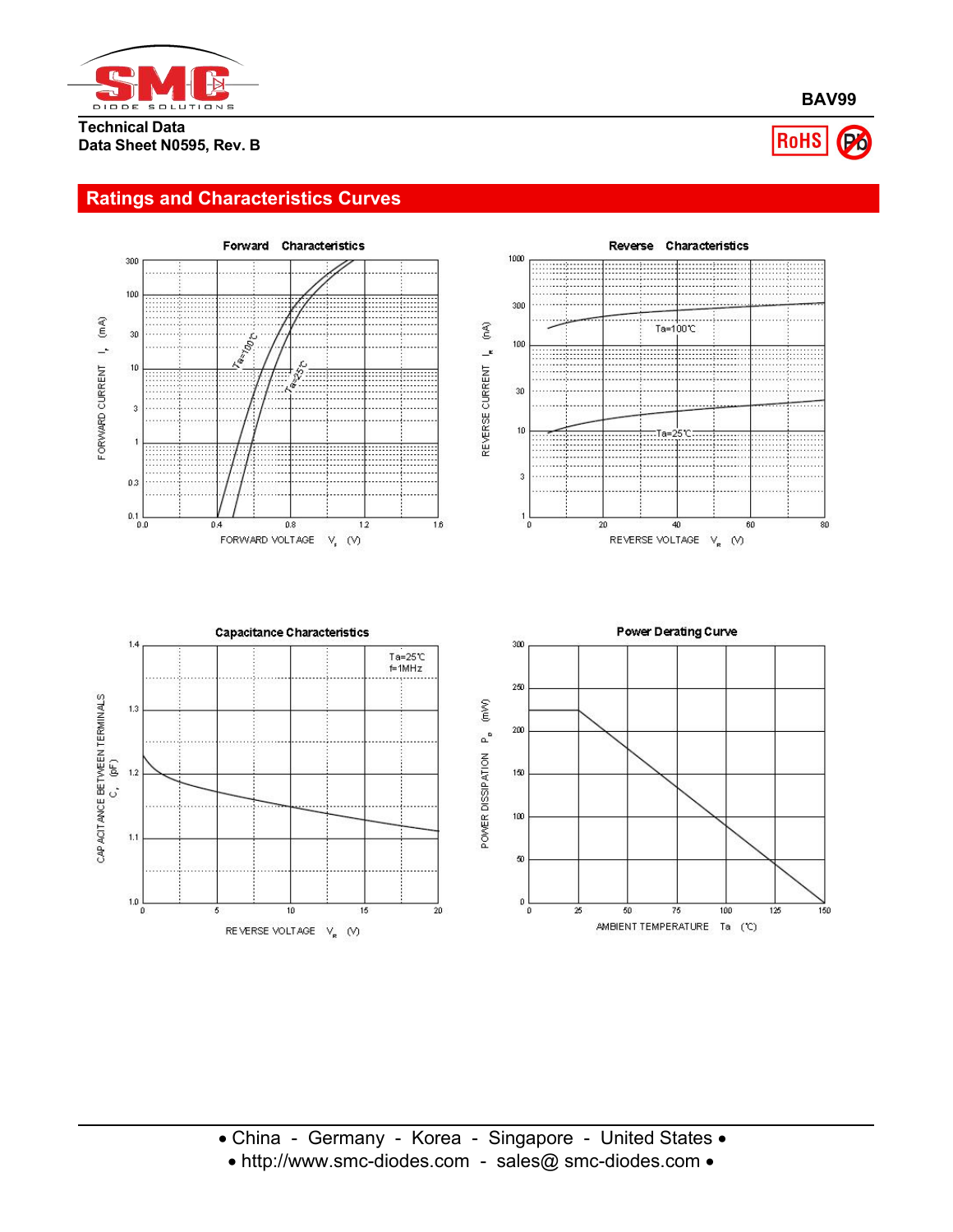

**Technical Data Data Sheet N0595, Rev. B**

### **Ordering Information Marking Diagram**

| <b>Device</b> | <b>Package</b>      | <b>Shipping</b>   |
|---------------|---------------------|-------------------|
| BAV99         | SOT-23<br>(Pb-Free) | $3000$ pcs / reel |

For information on tape and reel specifications, including part orientation and tape sizes, please refer to our tape and reel packaging specification.





# **Mechanical Dimensions SOT-23**





# $0.25$ π

|                | <b>Millimeters</b> |              | <b>Inches</b> |             |
|----------------|--------------------|--------------|---------------|-------------|
| <b>SYMBOL</b>  | MIN.               | MAX.         | MAX.<br>MIN.  |             |
| A              | 0.890              | 1.150        | 0.035         | 0.045       |
| A <sub>1</sub> | 0.000              | 0.100        | 0.000         | 0.004       |
| A2             | 0.900              | 1.050        | 0.035         | 0.041       |
| b              | 0.300              | 0.500        | 0.012         | 0.020       |
| c              | 0.076              | 0.170        | 0.003         | 0.007       |
| D              | 2.650              | 3.050        | 0.104         | 0.120       |
| E.             | 1.190              | 1.400        | 0.047         | 0.055       |
| E1             | 2.100              | 2.550        | 0.083         | 0.100       |
| e              |                    | 0.950 TYP.   | 0.037 TYP.    |             |
| e1             | 1.780              | 2.050        | 0.070         | 0.081       |
| L              |                    | $0.550$ REF. | 0.022 REF.    |             |
| L1             | 0.300              | 0.500        | 0.012         | 0.020       |
| $\theta$       | $0^{\circ}$        | $8^{\circ}$  | $0^{\circ}$   | $8^{\circ}$ |

#### **Carrier Tape Specification SOT-23**



|               | <b>Millimeters</b> |      |  |  |
|---------------|--------------------|------|--|--|
| <b>SYMBOL</b> | Min.               | Max. |  |  |
|               | 3.05               | 3.25 |  |  |
| B             | 2.67               | 2.87 |  |  |
|               | 1.12               | 1.32 |  |  |
|               | 1.40               | 1.60 |  |  |
|               | 1.65               | 1.85 |  |  |
|               | 3.40               | 3.60 |  |  |
| D             | 3.90               | 4.10 |  |  |
| P٨            | 3.90               | 4.10 |  |  |
| D             | 1.90               | 2.10 |  |  |
| W             | 7.90               | 8.30 |  |  |

China - Germany - Korea - Singapore - United States

• http://www.smc-diodes.com - sales@ smc-diodes.com •



RoHS